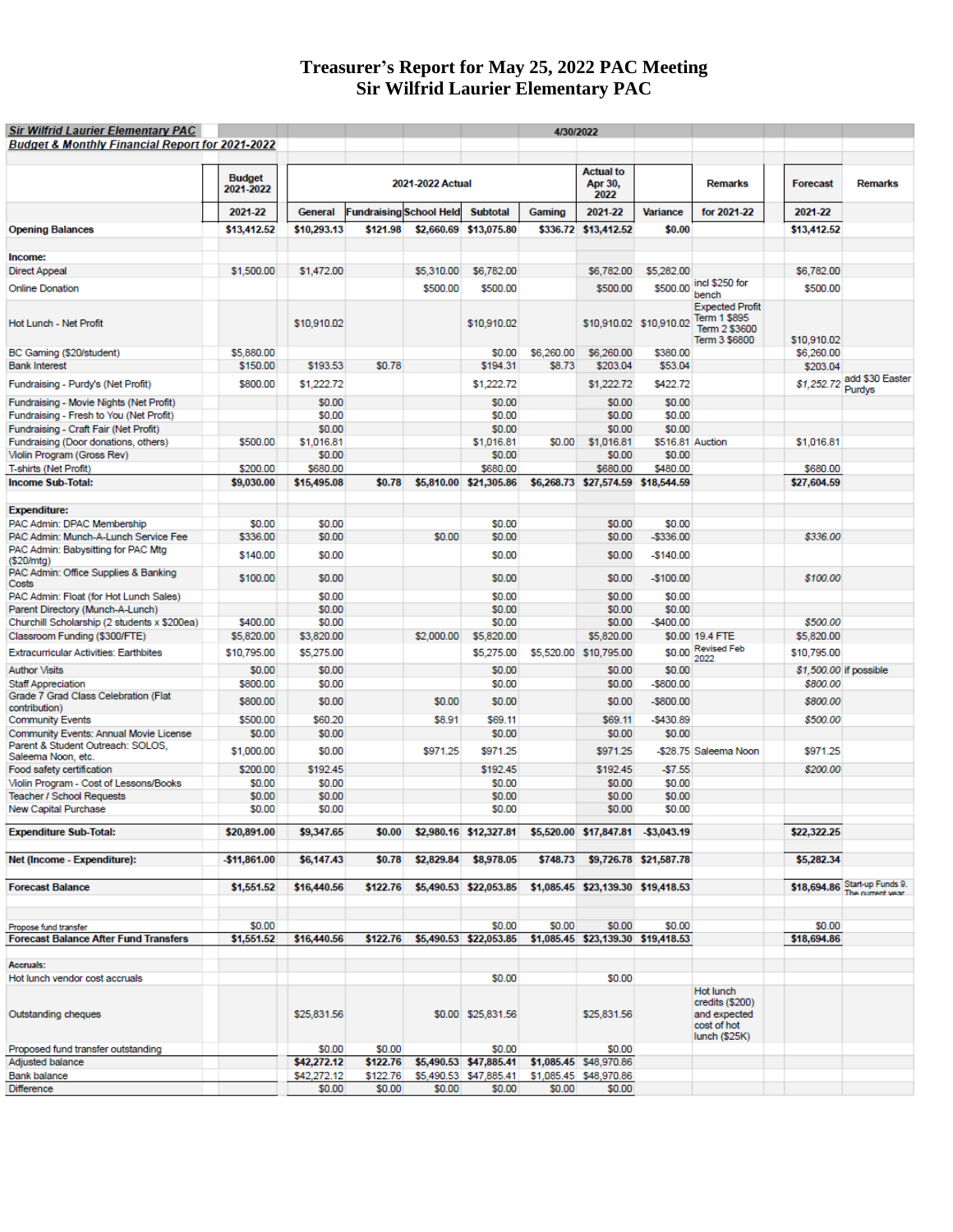The presented financials have the following columns.

The first column of numbers is the budget for this year. The next section is the actuals for this year to April 30, 2022. The different columns represent the different accounts that the money is held/collected in. General is our main bank account, Fundraising is not currently in use. School Held is the account held by the school and contains donations for which the VSB has issued tax receipts. Gaming is the account that the BC Gaming Grant and other Gaming revenue goes into.

The fourth section, the two columns at the right, is a forecast to the end of the year. This is a combination of income/expense already received/spent plus items that we are confident will appear (numbers in italics).

In April

- One t-shirt sale
- $\bullet$   $2<sup>nd</sup>$  food safe certification –thank you Natsuko!
- Two hot lunch refunds from Pre-pandemic payments

Since April 30

- Hot lunch refund from Pre-pandemic payments
- 33 t-shirts sold (not in forecast)

Approx. \$5,500 in school held account, \$1,000 in Gaming account (Gr 7 celebration will come from here) and rest in general bank account

Hot lunch credits down to \$200 from \$7000 at start of year.

\$250 donation earmarked for bench for Ms. Golby – will need to contact donor as memorial bench not possible

To End of Year

- Churchill scholarships (shown in forecast)
- Staff appreciation (shown in forecast)
- Gr 7 Celebration (shown in forecast)
- Sports Day (shown in forecast)
- Author Visits (shown in forecast)

Forecast: Revenue \$27,604.59 Expenditure \$22,322.55 Revenue greater than expenditure has allowed us to replace funds spent from savings last year. Expect year end bank balance: \$18,600

### **Huge thank you's to all the hot lunch team! Working through pandemic regulations, and outside to raise almost \$11,000 for our school AND provide lunch service to parents/kids.**

Move that we increase the line item for Churchill scholarships from \$400 to \$500. The scholarships have been at 2\*\$200 for all the years I have been at Laurier.

Move that we increase the line item for Author Visits from \$0 to \$1500. Pre-pandemic PAC sponsored author visit up to \$1000 per year. The money will be available if visits are possible this year.

Move that we increase the line item for Community Events from \$500 to \$750 to cover Sports Day treats and pizza for grade 8's (\$310). Pre-pandemic concession and sports day lunch helped cover these costs. Will also be adding support for Bike to School Week (\$225)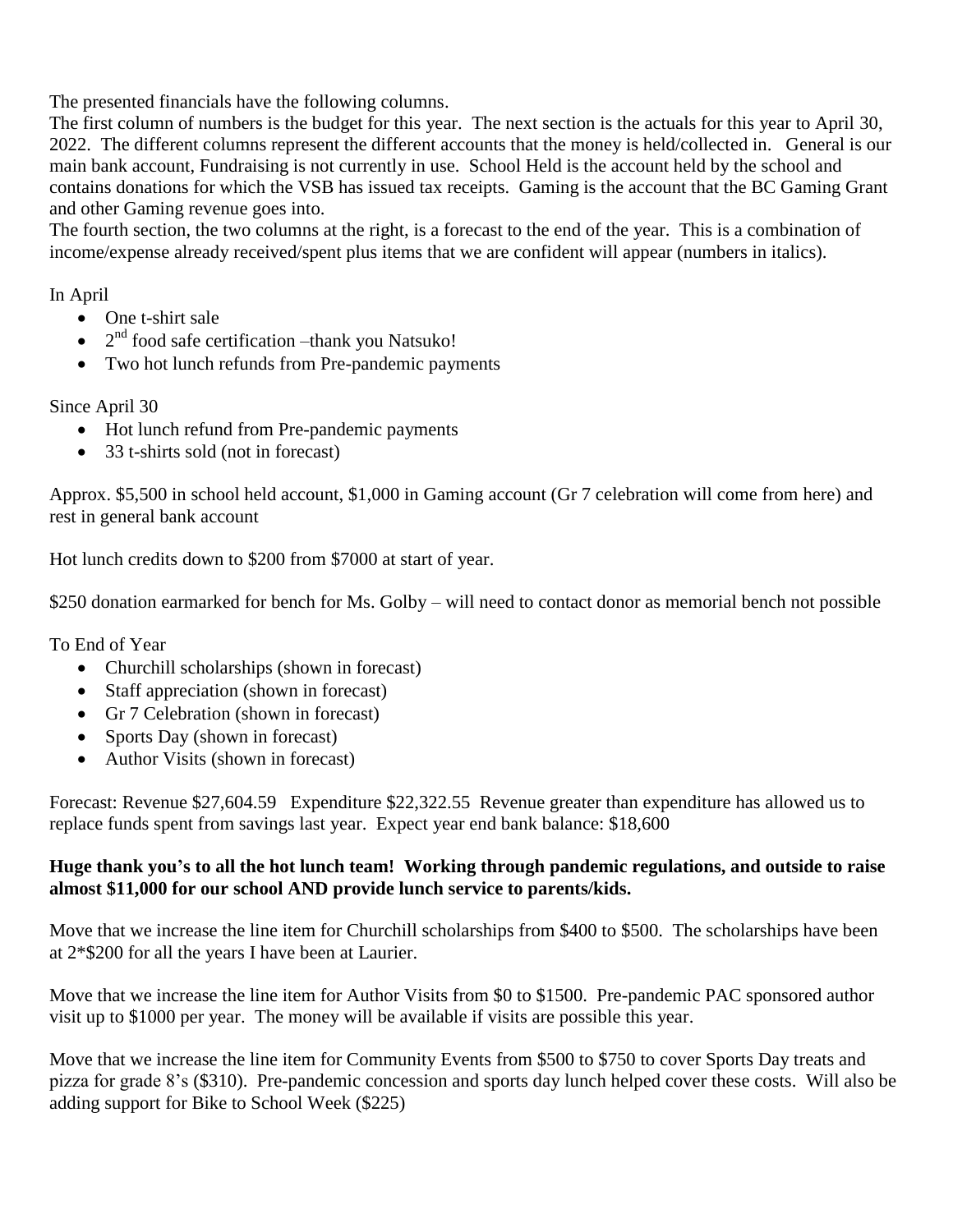# T-shirt Update:

This school year so far we have sold 89 SOAR shirts and raised \$1088 (cost of t-shirts accounted for last school year when they were purchased)

# Remaining Inventory

|    | <b>Black</b> | <b>Blue</b> | <b>Green</b> | <b>Grey</b> | <b>Orange</b> | <b>Red</b> | <b>Purple</b> | Yellow |              |
|----|--------------|-------------|--------------|-------------|---------------|------------|---------------|--------|--------------|
| XS | $\sim$       |             |              |             |               |            |               |        |              |
|    |              |             |              |             |               |            |               |        | 14           |
|    |              |             |              |             |               |            |               |        | $\mathbf{1}$ |
|    |              |             |              |             |               |            |               |        | 13           |
|    |              |             |              |             |               |            |               |        |              |
|    |              |             |              |             |               |            |               |        |              |

Ladies black L, Ladies Blue S, Men Blue S 3 Adult shirts

Recommend planning a new shirt sale/order in the fall. Staff have been asking for sweatshirts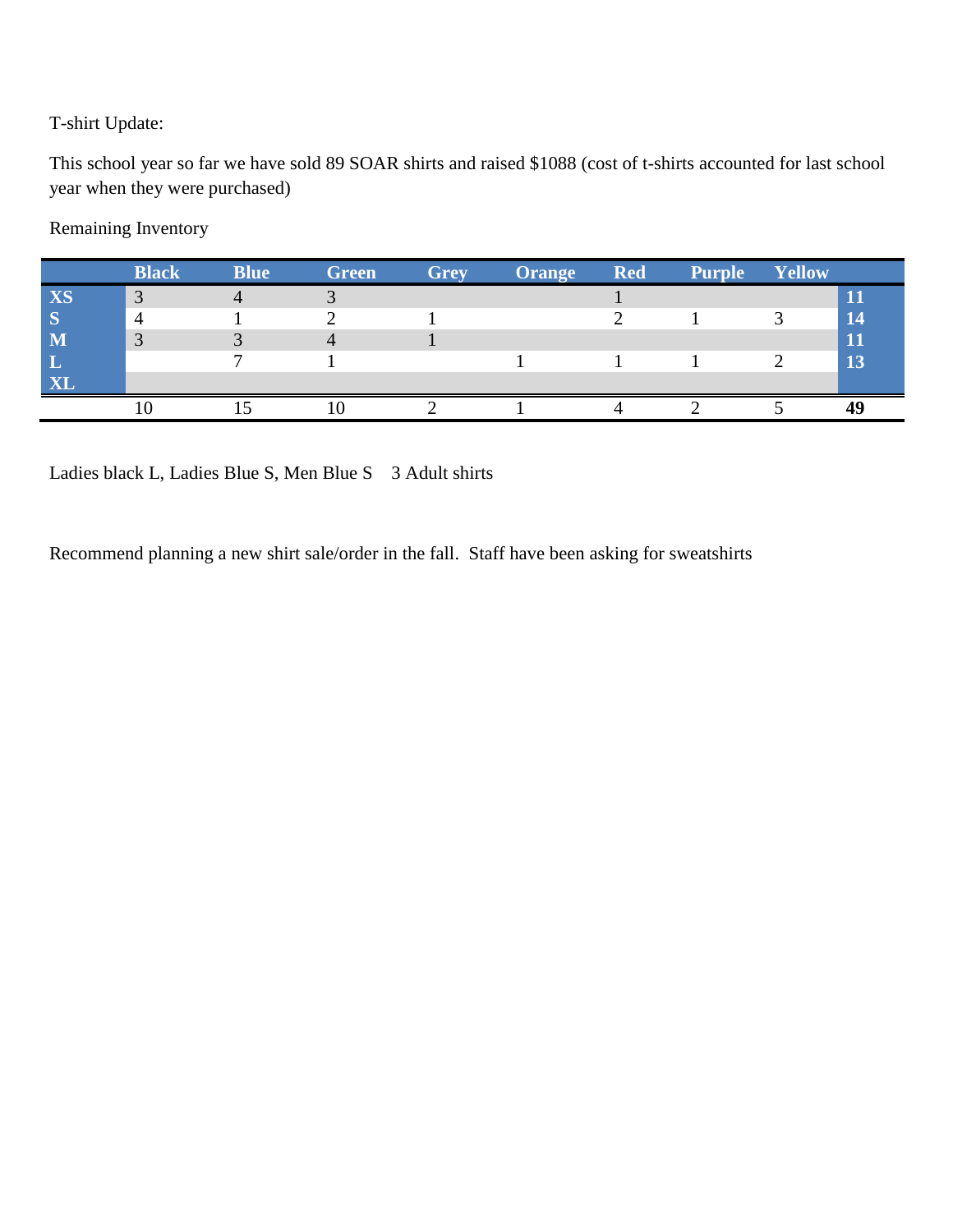# DRAFT BUDGET 2022-2023

|                                                         | Actual      | <b>Actual</b> | <b>Budget</b> | <b>Actual</b>           | <b>Budget</b>  | <b>Actual</b>          | <b>Budget</b> | <b>Forecast</b>            | <b>DRAFT</b><br><b>BUDGET</b> | Remarks                                                                                                                                                                                                                                          |
|---------------------------------------------------------|-------------|---------------|---------------|-------------------------|----------------|------------------------|---------------|----------------------------|-------------------------------|--------------------------------------------------------------------------------------------------------------------------------------------------------------------------------------------------------------------------------------------------|
|                                                         | 2017-18     | 2018-19       | 2019-20       | 2019-20                 | 2020-21        | 2020-21                | 2021-22       | 2021-22                    | 2022-23                       |                                                                                                                                                                                                                                                  |
| <b>Opening Balances</b>                                 | \$8,645.40  | \$10,295.91   | \$13,992.66   | \$14,098.19             | \$17,910.71    | \$17,890.71            |               | \$13,412.52 \$13,412.52    | \$18,694.86                   |                                                                                                                                                                                                                                                  |
| Income:                                                 |             |               |               |                         |                |                        |               |                            |                               |                                                                                                                                                                                                                                                  |
| <b>Direct Appeal</b>                                    | \$3,710.00  | \$5,031.00    | \$4,000.00    | \$695.00                |                | \$2,590.55             | \$1,500.00    | \$6,782.00                 |                               | \$3,860.00 80% average of last 5 years actutal                                                                                                                                                                                                   |
| <b>Online Donation</b>                                  |             |               |               | \$2,803.77              | \$1,500.00     | \$2,017.50             |               | \$500.00                   |                               |                                                                                                                                                                                                                                                  |
| Hot Lunch - Net Profit                                  | \$14,137.90 | \$12,808.99   | \$12,500.00   | \$10,426.08             |                |                        |               | \$10,910.02                |                               | (6+27+53) days to earn \$10,851<br>\$13,000.00 (\$126/day) assume 6*5 + (27/3)*5<br>$+54 = 128$ days next year. 80%                                                                                                                              |
| BC Gaming (\$20/student)                                | \$6,380.00  | \$7,248.00    | \$6,000.00    | \$5,880.00              | \$5,880.00     | \$6,160.00             | \$5,880.00    | \$6,260.00                 |                               | \$6,260.00 Same as 2021-2022                                                                                                                                                                                                                     |
| <b>Bank Interest</b>                                    | \$695.17    | \$696.87      | \$400.00      | \$674.38                | \$400.00       | \$217.25               | \$150.00      | \$203.04                   | \$100.00                      |                                                                                                                                                                                                                                                  |
| Fundraising - Purdy's (Net Profit)                      | \$1,094.56  | \$1,250.48    | \$800.00      | \$1,022.30              | \$800.00       | \$1,506.63             | \$800.00      | \$1,252.72                 |                               | \$1,200.00 Same as 2021-2022                                                                                                                                                                                                                     |
| Fundraising - Movie Nights (Net Profit)                 | \$479.00    | \$425.62      | \$150.00      | \$516.84                |                |                        |               |                            |                               |                                                                                                                                                                                                                                                  |
| Fundraising - Fresh to You (Net Profit)                 | \$453.60    | \$0.00        | \$0.00        | \$739.00                |                |                        |               |                            |                               |                                                                                                                                                                                                                                                  |
| Fundraising - Craft Fair (Net Profit)                   | \$761.04    | \$603.00      | \$200.00      | \$211.50                |                |                        |               |                            |                               |                                                                                                                                                                                                                                                  |
| Fundraising (Door donations, others)                    | \$3,608.54  | \$832.70      | \$0.00        | \$0.00                  | \$500.00       | \$443.50               | \$500.00      | \$1,016.81                 |                               | \$1,000.00 Same as 2021-2022                                                                                                                                                                                                                     |
| Violin Program (Gross Rev)                              | \$16,225.00 | \$0.00        | \$0.00        | \$0.00                  |                |                        |               |                            |                               |                                                                                                                                                                                                                                                  |
| T-shirts (Net Profit)                                   | \$315.00    | $- $319.75$   | \$250.00      | \$1,055.00              | \$200.00       | \$515.31               | \$200.00      | \$680.00                   |                               | \$360.00 80% average of last 5 years actutal                                                                                                                                                                                                     |
| <b>Income Sub-Total:</b>                                | \$47,859.81 | \$28,576.91   | \$24,300.00   | \$24,023.87             | \$9,280.00     | \$13,450.74            |               | \$9,030.00 \$27,604.59     | \$25,780.00                   |                                                                                                                                                                                                                                                  |
| <b>Expenditure:</b>                                     |             |               |               |                         |                |                        |               |                            |                               |                                                                                                                                                                                                                                                  |
| PAC Admin: DPAC Membership                              | \$0.00      | \$0.00        | \$75.00       | \$0.00                  |                |                        |               |                            |                               |                                                                                                                                                                                                                                                  |
| PAC Admin: Munch-A-Lunch Service Fee                    | \$336.00    | \$672.00      | \$336.00      | \$336.00                | \$336.00       | \$336.00               | \$336.00      | \$336.00                   | \$336.00                      |                                                                                                                                                                                                                                                  |
| PAC Admin: Babysitting for PAC Mtg                      |             |               |               |                         |                |                        |               |                            |                               |                                                                                                                                                                                                                                                  |
| (\$20/mtq)                                              | \$160.00    | \$140.00      | \$160.00      | \$100.00                | \$140.00       |                        | \$140.00      |                            |                               | \$160.00 8 meetings                                                                                                                                                                                                                              |
| PAC Admin: Office Supplies & Banking<br>Costs           | \$0.00      | \$380.01      | \$400.00      | \$0.00                  | \$500.00       | \$260.71               | \$100.00      | \$100.00                   | \$100.00                      |                                                                                                                                                                                                                                                  |
| PAC Admin: Float (for Hot Lunch Sales)                  | \$20.00     | \$0.00        | \$20.00       | \$0.00                  |                |                        |               |                            |                               |                                                                                                                                                                                                                                                  |
| Parent Directory (Munch-A-Lunch)                        | \$0.00      | \$0.00        | \$0.00        | \$0.00                  |                |                        |               |                            |                               |                                                                                                                                                                                                                                                  |
| Churchill Scholarship (2 students x \$200ea)            | \$400.00    | \$400.00      | \$400.00      | \$400.00                | \$400.00       | \$400.00               | \$400.00      | \$500.00                   | \$500.00                      |                                                                                                                                                                                                                                                  |
| Classroom Funding (\$300/FTE)                           | \$5,700.00  | \$5,250.00    | \$5,280.00    | \$5,280.00              | \$5,580.00     | \$5,640.00             | \$5,820.00    | \$5,820.00                 |                               | \$5,820.00 Same as 2021-2022                                                                                                                                                                                                                     |
| <b>Extracurricular Activities: Earthbites</b>           | \$10,000.00 | \$10,000.00   | \$10,000.00   | \$10,000.00             | \$9,000.00     | \$9,000.00             |               | \$10,795.00 \$10,795.00    | \$12,000.00                   |                                                                                                                                                                                                                                                  |
| <b>Author Visits</b>                                    | \$934.50    | \$1,150.00    | \$750.00      | \$0.00                  |                |                        |               | \$1,500.00                 | \$1,200.00                    |                                                                                                                                                                                                                                                  |
| <b>Staff Appreciation</b>                               | \$1,021.47  | \$547.07      | \$800.00      | \$800.00                | \$800.00       | \$800.00               | \$800.00      | \$800.00                   | \$1,225.76                    |                                                                                                                                                                                                                                                  |
| Grade 7 Grad Class Celebration (Flat<br>contribution)   | \$1,445.27  | \$800.00      | \$800.00      | \$636.35                | \$800.00       | \$804.30               | \$800.00      | \$800.00                   |                               | \$800.00 Same as 2021-2022                                                                                                                                                                                                                       |
| <b>Community Events</b>                                 | \$895.29    | \$922.47      | \$1,000.00    | \$0.00                  | \$500.00       | \$187.92               | \$500.00      | \$500.00                   |                               | \$500.00 Same as 2021-2022                                                                                                                                                                                                                       |
| Community Events: Annual Movie License                  | \$398.59    | \$278.35      | \$300.00      | \$399.00                |                |                        |               |                            | \$400.00                      |                                                                                                                                                                                                                                                  |
| Parent & Student Outreach: SOLOS,<br>Saleema Noon, etc. | \$892.50    | \$945.00      | \$1,000.00    | \$945.00                | \$500.00       | \$500.00               | \$1,000.00    | \$971.25                   |                               | \$1,000.00 Same as 2021-2022                                                                                                                                                                                                                     |
| Food safety certification                               | \$0.00      | \$0.00        | \$200.00      | \$0.00                  | \$0.00         | \$0.00                 | \$200.00      | \$200.00                   |                               | \$200.00 Same as 2021-2022                                                                                                                                                                                                                       |
| Violin Program - Cost of Lessons/Books                  | \$9,297.73  |               |               |                         |                |                        |               |                            |                               |                                                                                                                                                                                                                                                  |
| Teacher / School Requests                               | \$2,000.00  |               |               |                         |                |                        |               |                            |                               |                                                                                                                                                                                                                                                  |
| <b>New Capital Purchase</b>                             | \$12,000.00 | \$3,073.23    | \$2,500.00    | \$1,315.00              |                |                        |               |                            | \$1,500.00                    |                                                                                                                                                                                                                                                  |
| <b>Community Fund [NEW]</b>                             | \$727.95    | \$0.00        | \$0.00        | \$0.00                  |                |                        |               |                            |                               |                                                                                                                                                                                                                                                  |
| <b>Expenditure Sub-Total:</b>                           | \$46,229.30 | \$24,558.13   | \$24,021.00   | \$20,211.35             | \$18,556.00    | \$17,928.93            |               | \$20,891.00 \$22,322.25    | \$25,741.76                   |                                                                                                                                                                                                                                                  |
| Net (Income - Expenditure):                             | \$1,630.51  | \$4,018.78    | \$279.00      | \$3,812.52              | $-$ \$9,276.00 | $-$ \$4,478.19         |               | $-$ \$11,861.00 \$5,282.34 | \$38.24                       |                                                                                                                                                                                                                                                  |
|                                                         |             |               |               |                         |                |                        |               |                            |                               |                                                                                                                                                                                                                                                  |
| <b>Forecast Balance</b>                                 |             | \$14,314.69   |               | \$14,271.66 \$17,910.71 |                | \$8,634.71 \$13,412.52 |               | \$1,551.52 \$18,694.86     | \$18,733.10                   | Start-up Funds 9. The current year<br>Executives must leave start-up funds for<br>the following year's Executives, of at least<br>\$3,000 plus funds required to meet any<br>outstanding obligations that remain<br>unpaid for that school year. |